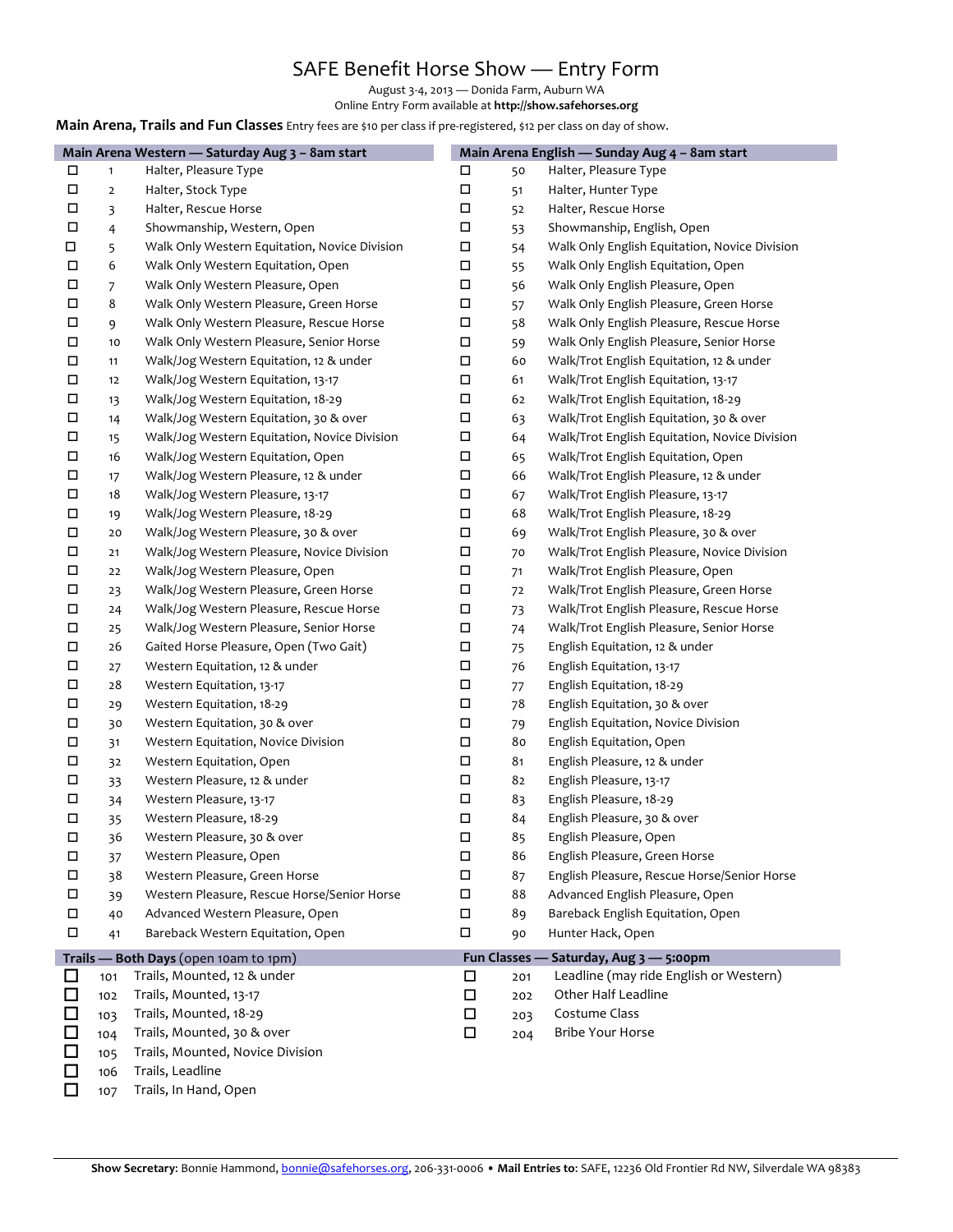## SAFE Benefit Horse Show — Entry Form

August 3-4, 2013 — Donida Farm, Auburn WA Online Entry Form available at http://show.safehorses.org

|                                                                                                              | Hunter/Jumpers - Saturday Aug 3                                                                                                                                                                                                                                                                                                                                                                                                                                                                                                                                           |  |  |  |
|--------------------------------------------------------------------------------------------------------------|---------------------------------------------------------------------------------------------------------------------------------------------------------------------------------------------------------------------------------------------------------------------------------------------------------------------------------------------------------------------------------------------------------------------------------------------------------------------------------------------------------------------------------------------------------------------------|--|--|--|
| <b>REGISTRATION FORM</b>                                                                                     | Hunter/Jumper entry fees are \$15 per class or \$55 per hunter division                                                                                                                                                                                                                                                                                                                                                                                                                                                                                                   |  |  |  |
|                                                                                                              | $\square$ CLOVER HUNTERS (TROT POLES)                                                                                                                                                                                                                                                                                                                                                                                                                                                                                                                                     |  |  |  |
|                                                                                                              | Clover Hunters, Under Saddle (Walk Trot)<br>□<br>401                                                                                                                                                                                                                                                                                                                                                                                                                                                                                                                      |  |  |  |
|                                                                                                              | $\Box$<br>Clover Equitation, Not To Jump (Walk Trot)<br>402                                                                                                                                                                                                                                                                                                                                                                                                                                                                                                               |  |  |  |
|                                                                                                              | П<br>Clover Hunters (Trot Poles)<br>403                                                                                                                                                                                                                                                                                                                                                                                                                                                                                                                                   |  |  |  |
|                                                                                                              | □<br>Clover Equitation (Trot Poles)<br>404                                                                                                                                                                                                                                                                                                                                                                                                                                                                                                                                |  |  |  |
|                                                                                                              | $\Box$ LILY HUNTERS (CROSS RAILS)                                                                                                                                                                                                                                                                                                                                                                                                                                                                                                                                         |  |  |  |
|                                                                                                              | $\Box$<br>501<br>Lily Hunters, Under Saddle                                                                                                                                                                                                                                                                                                                                                                                                                                                                                                                               |  |  |  |
| High Point Division: (choose only one)                                                                       | $\Box$<br>Lily Equitation, Not To Jump<br>502                                                                                                                                                                                                                                                                                                                                                                                                                                                                                                                             |  |  |  |
| □ 12 & under □ 13-17 □ 18-29 □ 30 & over □ Novice Division                                                   | $\Box$<br>503<br>Lily Hunters (Cross Rail)<br>$\Box$<br>Lily Equitation (Cross Rail)<br>504                                                                                                                                                                                                                                                                                                                                                                                                                                                                               |  |  |  |
|                                                                                                              |                                                                                                                                                                                                                                                                                                                                                                                                                                                                                                                                                                           |  |  |  |
|                                                                                                              | $\Box$ JASMINE HUNTERS (fence height 2')<br>□<br>Jasmine Hunters, Under Saddle<br>601                                                                                                                                                                                                                                                                                                                                                                                                                                                                                     |  |  |  |
| Horse Age: <u>January D</u> Mare D Gelding (NO STALLIONS)                                                    | $\Box$<br>Jasmine Equitation, Not To Jump<br>602                                                                                                                                                                                                                                                                                                                                                                                                                                                                                                                          |  |  |  |
|                                                                                                              | □<br>Jasmine Hunters 2'<br>603                                                                                                                                                                                                                                                                                                                                                                                                                                                                                                                                            |  |  |  |
| My horse is a: (check all that apply)                                                                        | □<br>Jasmine Equitation 2'<br>604                                                                                                                                                                                                                                                                                                                                                                                                                                                                                                                                         |  |  |  |
| Rescue Horse <b>Q</b> Green Horse<br>Senior Horse (18 or over)                                               |                                                                                                                                                                                                                                                                                                                                                                                                                                                                                                                                                                           |  |  |  |
|                                                                                                              | $\Box$ WILLOW HUNTERS (fence height $2'3''$ )                                                                                                                                                                                                                                                                                                                                                                                                                                                                                                                             |  |  |  |
| PRE ENTRY FEES                                                                                               | $\Box$<br>Willow Hunters, Under Saddle<br>701<br>$\Box$                                                                                                                                                                                                                                                                                                                                                                                                                                                                                                                   |  |  |  |
| Main Arena/Trails/Fun Classes _________ x \$10 per class                                                     | Willow Equitation, Not To Jump<br>702<br>П<br>Willow Hunters 2'3"                                                                                                                                                                                                                                                                                                                                                                                                                                                                                                         |  |  |  |
| Dressage Classes __________ x \$25 per class                                                                 | 703<br>$\Box$<br>Willow Equitation 2'3"<br>704                                                                                                                                                                                                                                                                                                                                                                                                                                                                                                                            |  |  |  |
| Hunter Divisions __________ x \$55 per division (4 classes)                                                  |                                                                                                                                                                                                                                                                                                                                                                                                                                                                                                                                                                           |  |  |  |
|                                                                                                              | $\Box$ CEDAR HUNTERS (fences 2'6")                                                                                                                                                                                                                                                                                                                                                                                                                                                                                                                                        |  |  |  |
| Hunter/Jumper Single Classes _________ x \$15 per class                                                      | П<br>801<br>Cedar Hunters, Under Saddle                                                                                                                                                                                                                                                                                                                                                                                                                                                                                                                                   |  |  |  |
| Stalls - Day Stall, Saturday ______ x \$25 per stall                                                         | $\Box$<br>Cedar Equitation, Not To Jump<br>802                                                                                                                                                                                                                                                                                                                                                                                                                                                                                                                            |  |  |  |
| Stalls - Day Stall, Sunday ______ x \$25 per stall                                                           | □<br>Cedar Hunters 2'6"<br>803                                                                                                                                                                                                                                                                                                                                                                                                                                                                                                                                            |  |  |  |
|                                                                                                              | □<br>Cedar Equitation 2'6"<br>804                                                                                                                                                                                                                                                                                                                                                                                                                                                                                                                                         |  |  |  |
| Stalls - Saturday arrival/Sunday departure ______ x \$50                                                     | <b>JUMPERS</b>                                                                                                                                                                                                                                                                                                                                                                                                                                                                                                                                                            |  |  |  |
| Stalls - Friday arrival/Saturday departure ______ x \$50                                                     | П<br>Jumpers, 2'<br>901                                                                                                                                                                                                                                                                                                                                                                                                                                                                                                                                                   |  |  |  |
| Stalls - Friday arrival/Sunday departure x \$60                                                              | П<br>Jumpers, 2'3"<br>902                                                                                                                                                                                                                                                                                                                                                                                                                                                                                                                                                 |  |  |  |
| Please stable me with:                                                                                       | Jumpers, 2'6"<br>П<br>903                                                                                                                                                                                                                                                                                                                                                                                                                                                                                                                                                 |  |  |  |
|                                                                                                              | □<br>Jumpers, 2'9"<br>904                                                                                                                                                                                                                                                                                                                                                                                                                                                                                                                                                 |  |  |  |
|                                                                                                              | $\Box$<br>Jumpers, 3'<br>905                                                                                                                                                                                                                                                                                                                                                                                                                                                                                                                                              |  |  |  |
| nights x \$20 per night<br>Overnight Camping                                                                 |                                                                                                                                                                                                                                                                                                                                                                                                                                                                                                                                                                           |  |  |  |
|                                                                                                              | Dressage - Sunday Aug 4<br>Dressage entry fees are \$25 per class.                                                                                                                                                                                                                                                                                                                                                                                                                                                                                                        |  |  |  |
|                                                                                                              | $\Box$ 301 Intro Level A                                                                                                                                                                                                                                                                                                                                                                                                                                                                                                                                                  |  |  |  |
|                                                                                                              | □<br>302<br>Intro Level B                                                                                                                                                                                                                                                                                                                                                                                                                                                                                                                                                 |  |  |  |
| <b>TOTAL</b>                                                                                                 | □<br>Intro Level C<br>303                                                                                                                                                                                                                                                                                                                                                                                                                                                                                                                                                 |  |  |  |
| Payment Enclosed (make checks payable to SAFE)                                                               | Training Level Test 1<br>◻<br>304                                                                                                                                                                                                                                                                                                                                                                                                                                                                                                                                         |  |  |  |
| $\Box$ VISA                                                                                                  | □<br>Training Level Test 2<br>305                                                                                                                                                                                                                                                                                                                                                                                                                                                                                                                                         |  |  |  |
|                                                                                                              | □<br>306<br>Training Level Test 3                                                                                                                                                                                                                                                                                                                                                                                                                                                                                                                                         |  |  |  |
| $\Box$ MasterCard<br>CVV <sub>2</sub>                                                                        | □<br>307<br>First Level, Test of Choice - test:                                                                                                                                                                                                                                                                                                                                                                                                                                                                                                                           |  |  |  |
| <b>ENTRY CLOSING DATES:</b>                                                                                  | □<br>308<br>Second Level & above, TOC - test:                                                                                                                                                                                                                                                                                                                                                                                                                                                                                                                             |  |  |  |
| <b>Main Arena, Trails and Fun Classes</b>                                                                    | □<br>Western Dressage, USEF Intro, TOC - test:<br>309                                                                                                                                                                                                                                                                                                                                                                                                                                                                                                                     |  |  |  |
| Pre Entries by mail must be received by Thursday, August 1                                                   | □<br>Western Dressage, USEF Basic, TOC - test:<br>310                                                                                                                                                                                                                                                                                                                                                                                                                                                                                                                     |  |  |  |
| Dressage and Hunter/Jumper Classes                                                                           | □<br>Western Dressage, USEF Level 1&2, TOC-test:<br>311                                                                                                                                                                                                                                                                                                                                                                                                                                                                                                                   |  |  |  |
| Entries close Wednesday, July 31                                                                             | Pas de Deux partner: (must enter separately)<br>□<br>312                                                                                                                                                                                                                                                                                                                                                                                                                                                                                                                  |  |  |  |
| form shall be deemed understanding and acceptance of the rules located on the third page of this entry form. | By my signature, I hereby release the Show Management, SAFE and Donida Farm from any claim or loss, damage or injury incurred at this show or as a result of any action made or<br>caused by those participating in this show in any capacity. Neither SAFE nor Donida Farm will be responsible for any loss or accident to owner, rider, guests, horse or equipment during<br>this show. I hereby agree to adhere to the provisions of RCW 4.24.530-540 regarding liability risks inherent to equine activities in the state of Washington. Presentation of signed entry |  |  |  |
| Participant Name (printed):                                                                                  |                                                                                                                                                                                                                                                                                                                                                                                                                                                                                                                                                                           |  |  |  |
| if Participant is under 18 years old:                                                                        |                                                                                                                                                                                                                                                                                                                                                                                                                                                                                                                                                                           |  |  |  |

Name of Parent/Guardian (printed) \_\_\_\_\_\_\_\_\_\_\_\_\_\_\_\_\_\_\_\_\_\_\_\_\_\_\_\_\_\_\_\_\_\_\_\_\_\_\_\_\_\_\_\_\_\_ Signature: \_\_\_\_\_\_\_\_\_\_\_\_\_\_\_\_\_\_\_\_\_\_\_\_\_\_\_\_\_\_\_\_\_\_\_\_\_\_\_\_\_

Show Secretary: Bonnie Hammond, bonnie@safehorses.org, 206-331-0006 · Mail Entries to: SAFE, 12236 Old Frontier Rd NW, Silverdale WA 98383